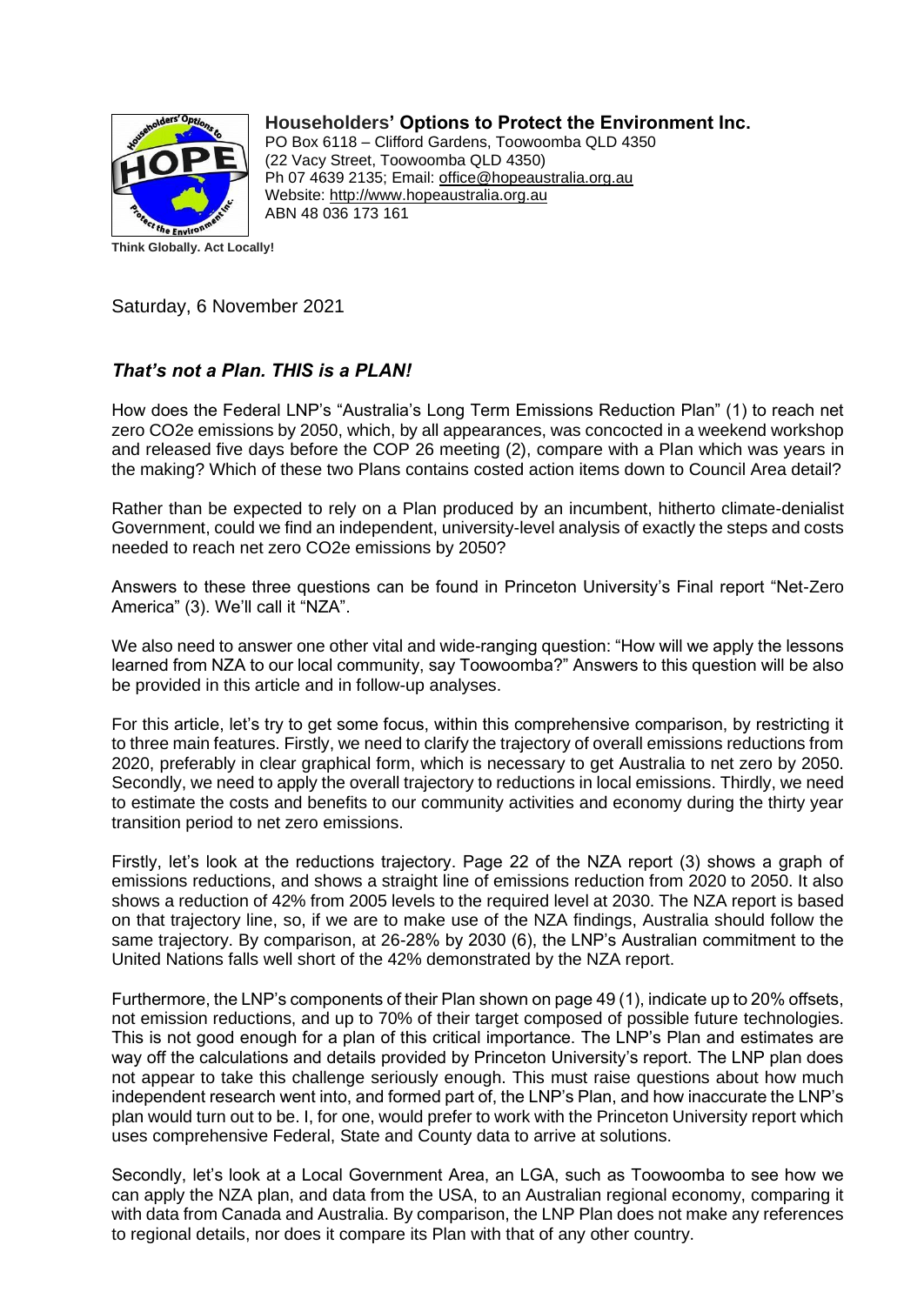At the 2018 count, Australia, Canada and the USA had a CO2e emissions per head of population of 15.5 t, 15.5 t and 15.2 t respectively (6). These figures may be compared with the world average at 4.5 t, the UK at 5.4 t and the EU zone at 6.5 t (6). If the NZA report is tackling the emissions of the USA to get to net zero from 15.2 t per capita by 2050, then the same approach can be used to get Australia from 15.5 t per capita to zero by 2050.

In 2018, Toowoomba's CO2e emissions were 4,405,000 t (7). For a population of 170,356 (9), that gives per capita emissions of 26.3 t/a, a rate well in excess of the national averages quoted in the previous paragraph, and a long way from zero. This is a considerable challenge, but further examination of NZA will locate Counties in the USA with similarly challenging reductions to be made. Future articles would address the granular details required to meet that challenge.

Thirdly: what's it going to cost? Good question, Barnaby! No costings, or even estimates of costings, are given in the LNP plan (1). By stark contrast, the NZA (3), on page 257, shows the predicted capital investment needed to get the USA to the target of net zero by 2050. The graph shows a mindboggling near 10 trillion US dollars investment over the 30 years for the US population of 331 million! Translated to Toowoomba's population of 167,657, this would result in a figure of about 1400 Australian dollars per person per year at an exchange rate of 0.75USD/AUD. This gives an annual average, NPV, budget of \$234 million AUD for the transition. This is to be compared with, and possibly added to Toowoomba's 2018-2019 capital infrastructure budget of \$175.13 million AUD (8).These figures show that the transition costs laid out by the NZA report are well within the realms of possibility. This is encouraging!

We will now examine just one of the predicted benefits expected from this transition: increased and varied job opportunities. According to NZA (3), on pages 261, 263 and 264, to reach the 2050 target, most of the coal mines will close down, and all of the coal fired power stations must close down, by 2030. This goes a long way to explaining the massive infrastructure investment revealed in the last paragraph: massive electrification of our society and industries will be required due, in part, because of the coal fired power station closures. That means a substantial increase in electrical supply using renewable sources and distribution will be needed. That means a substantial number of jobs will be required to deliver the hardware and services demanded.

But what kinds of jobs? Page 280 of the NZA report (3) shows an increase of jobs in the energy sector to increase from the current 1.5% to between 2 and 4% in coming decades. The six scenarios are explained on page 24 of NZA (3). We would be looking at Scenario E+RE+: the 100% renewable power path. Page 282 of the NZA (3) shows predicted distribution of jobs by resource sector and by industry sector. We can see that the of the energy sector jobs, 22% would be in construction and 16% in manufacturing. This may be compared with the data in reference (10), which shows employment by industry sector for Toowoomba in 2016 and indicates just 1.1% in the utilities sector, 7.0% in construction and 6.8% in manufacturing. Now that's encouraging!

Toowoomba has a healthy construction and manufacturing sector, and room to move in the utilities sector. In fact, with its diversified industry base, its agricultural wealth, its enviable location and transport services and its strong educational and health sectors, Toowoomba is in a very good position to lead and thrive on the path to net zero. Studying, interpreting, scheduling and applying well-researched net zero plans, such as NZA (3), to the Toowoomba region as a matter of urgency would make the district a great example to the rest of the country.

References:

- 1) [https://www.industry.gov.au/sites/default/files/October%202021/document/australias-long](https://www.industry.gov.au/sites/default/files/October%202021/document/australias-long-term-emissions-reduction-plan.pdf)[term-emissions-reduction-plan.pdf](https://www.industry.gov.au/sites/default/files/October%202021/document/australias-long-term-emissions-reduction-plan.pdf)
- 2) <https://unfccc.int/conference/glasgow-climate-change-conference-october-november-2021>
- 3) <https://netzeroamerica.princeton.edu/the-report>
- 4) [https://netzeroamerica.princeton.edu/?explorer=year&state=national&table=2020&limit=20](https://netzeroamerica.princeton.edu/?explorer=year&state=national&table=2020&limit=200)  $\Omega$
- 5) [https://www.industry.gov.au/policies-and-initiatives/australias-climate-change](https://www.industry.gov.au/policies-and-initiatives/australias-climate-change-strategies/international-climate-change-commitments)[strategies/international-climate-change-commitments](https://www.industry.gov.au/policies-and-initiatives/australias-climate-change-strategies/international-climate-change-commitments)